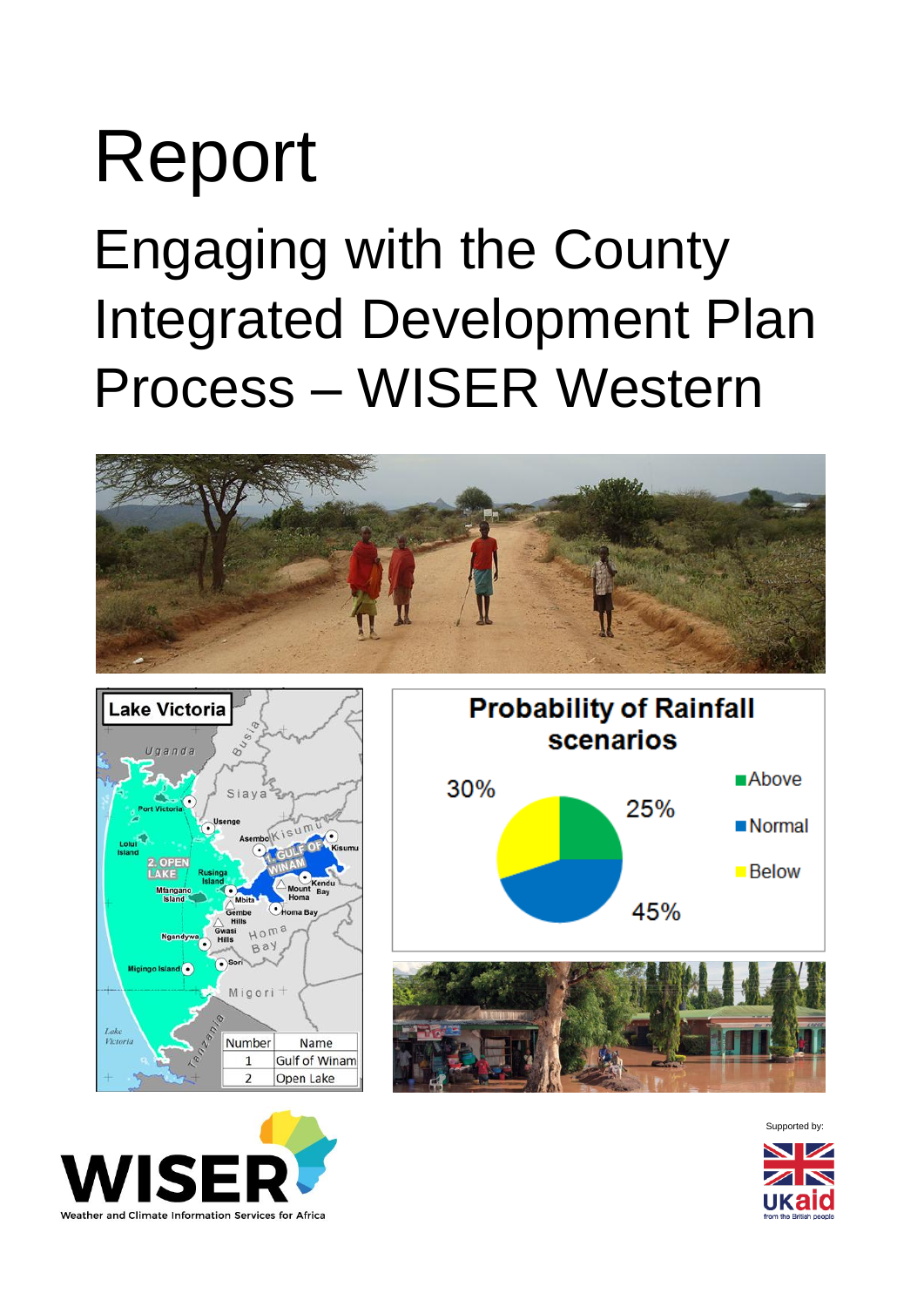

#### **Introduction**

The purpose of the 'decentralised Climate Information Services for decision-making in Western Kenya' (WISER Western) project was to develop and deliver demand-led and decentralised services of the Kenya Meteorological Department (KMD) in the counties of Kakamega, Siaya, Kisumu and Trans Nzoia. The aim of the project was to streamline KMD's forecasting to improve existing products and services and facilitate the delivery of new ones in response to demand from users in the counties.

During the first phase of the WISER Western project, work was undertaken to explore how climate information could be more readily mainstreamed into the planning process at the county level. Up until this point the availability and use of climate information at the county administrative level to inform the climate proofing of planning decisions had been limited and inconsistent. Since 2012 each of Kenya's 47 counties had been tasked with preparing five-yearly County Integrated Development Plans (CIDPs), establishing strategic targets and their implementation. However, without acknowledging the risks that climate impacts can have on the successful delivery of these plans, there is a very real threat that the development goals which these plans purport to support will be severely undermined. Improving the incorporation of climate information within the plans has become imperative, ensuring that climate-smart investments can be delivered over the short to medium term. As the next generation of CIDPs is due for renewal in 2017 this project undertook some work to explore the means by which climate information can better inform this latest iteration of the plans. The activities during this phase were primarily focussed on two principal themes:

- 1. Understanding the processes and responsible bodies which will lead the production of the CIDPs.
- 2. Exploring and advocating for the anchoring of the County Climate Information Services Plans (CCISP) in the CIDPs.



Supported by: Fund Manager: Communication of Delivery Partners:





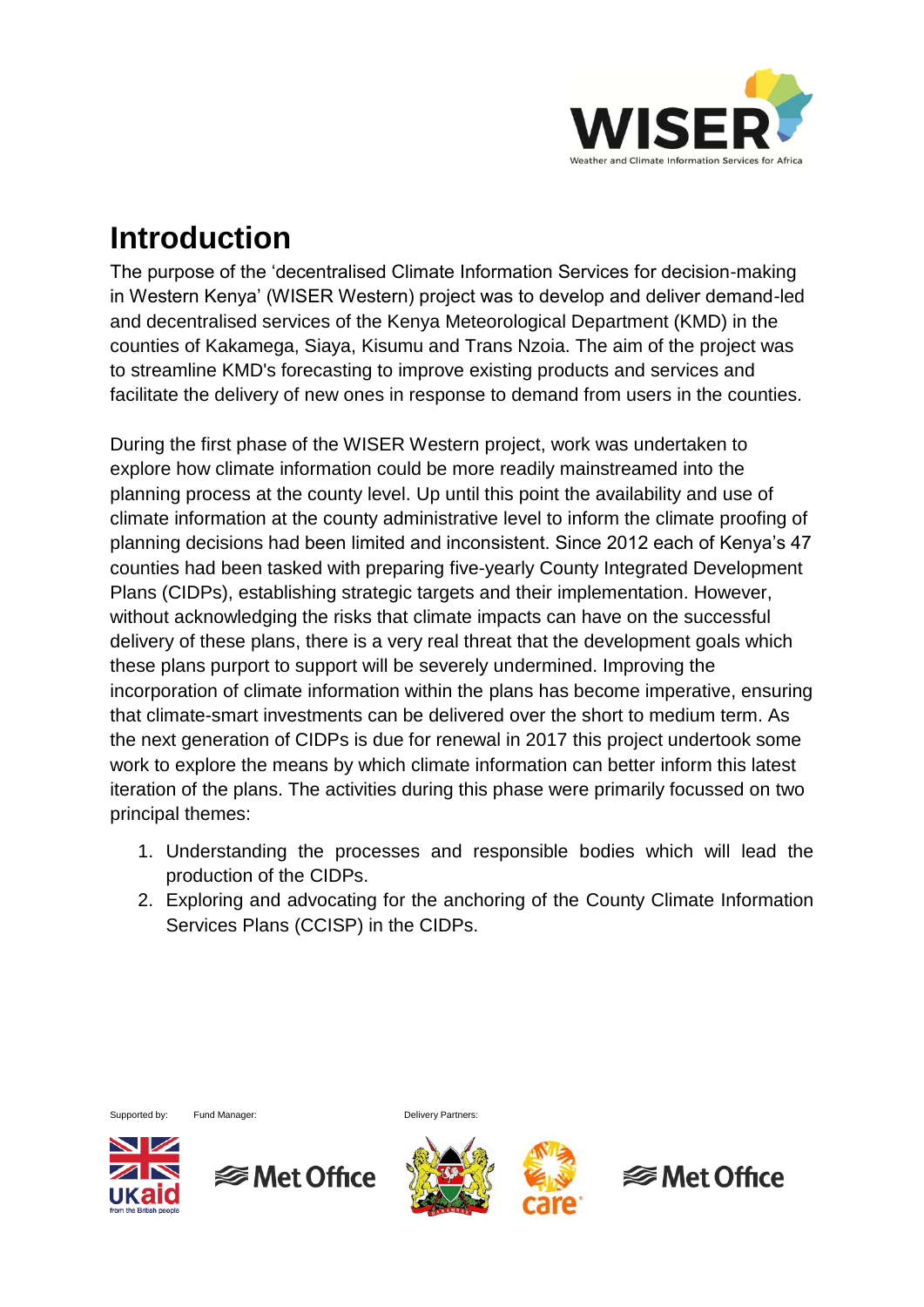

### **Influencing the process**

Project partners sought direct engagement with the mandated bodies responsible for overseeing the generation of the CIDPs to understand where the project could add the greatest value in terms of supporting the mainstreaming of climate information into planning processes. This was informed by a baseline assessment of the CIDP for the county of Trans Nzoia, which noted recognition of climate risks but with little information regarding plans for mitigation and adaptation. The WISER Western project team collaborated with the Ministry of Devolution and Planning (MODP) and the United Nations Development Programme (UNDP) in running a climate change awareness workshop for county planners. This provided an opportunity to work with the principal organisations involved in the CIDP process and to reach a large number of stakeholders from a variety of different sectors. Additionally, the project helped to inform the design of a curriculum for the Kenyan School of Government (KSG). This curriculum was produced to train elected officials in the forthcoming elections. Its focus covers the key concepts which underpin weather and climate, why it is important in the planning process, and where the necessary weather and climate information can be accessed.

# **Embedding CIS Plans in the next generation of CIDPs**

The production of a County Climate Information Services (CIS) Plan (CCISP) is a process by which County Directors of Meteorology (CDMs) are mandated to develop a plan to establish which climate information can best support the people of that county in addressing the socio-economic challenges they face. As such, the assessment, gathering, and production of this information has significant potential in terms of informing the climate information needs of CIDPs.

The potential for County CIS Plans to play a key role in the generation of the next round of CIDPs was almost universally articulated by the county and national administrations consulted. Particular examples of this include the Chief Economist at the Ministry of Devolution and Planning (MODP) expressing the view that the CIS Plans developed by WISER Western could significantly address the gap on how to

Supported by: Fund Manager: Communication of Delivery Partners: